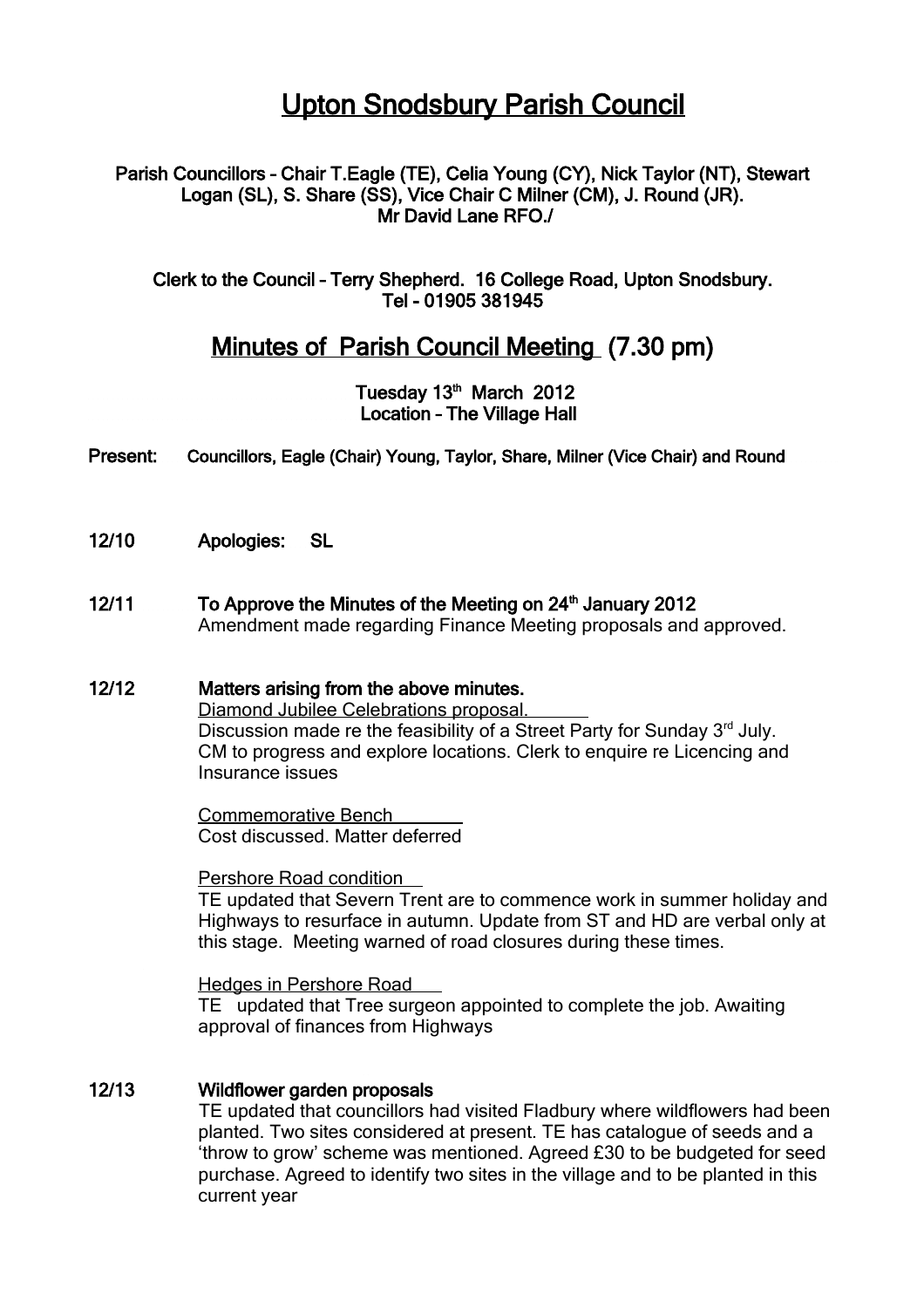## 12/14 Forge Trust

SS reported of a surplus of just over £10,000 is available for the needy. Meeting urged to nominate any persons who may be eligible for financial help.

## 12/15 Reports;

Rob Adams District Councillor Mentioned Pershore Road condition and was aware the matter had been mentioned earlier. Advised budget is on target with the emphasis of maintaining front line services.

Linda Robinson County Councillor Updated on the Localism Bill and mentioned training is being carried out over the next few months. Updated on SWDP indication monthly meeting for preferred options

## 12/16 Correspondence:

Letter from 'Awards for All ' Application for IT funding Meeting informed that we were not successful in the application. TE asks if County Council had obsolete IT we could make use of.

Letter from WM Housing group Land rear of College Road and School Lane Letter from West Mercia Housing read out. Letter of acknowledgment to be sent and legal papers forwarded to CALC and onward to Nalk for legal advice preceding progression with Halls Solicitors.

Letter from Pershore Volunteer Service Community support Read out and agreed to invite Agent to the next meeting for input.

Copy of the Land registry report re Cutts Pool To update Mentioned above

## 12/17 Statement from Chairman.

It was announced that the current Chair Mr Terry Eagle would not be standing in the forthcoming vote for the new chair person. He would however continue in his role as Councillor. The Chair was thanked unanimously for all his years of hard work in his role.

## 12.18 Any other business:

Hilary Williams updated the meeting that the US Walk Map Booklets are now on sale. Hilary was thanked for all her hard work in getting the maps written and printed. CM thanked RA for obtaining part financing for the project.